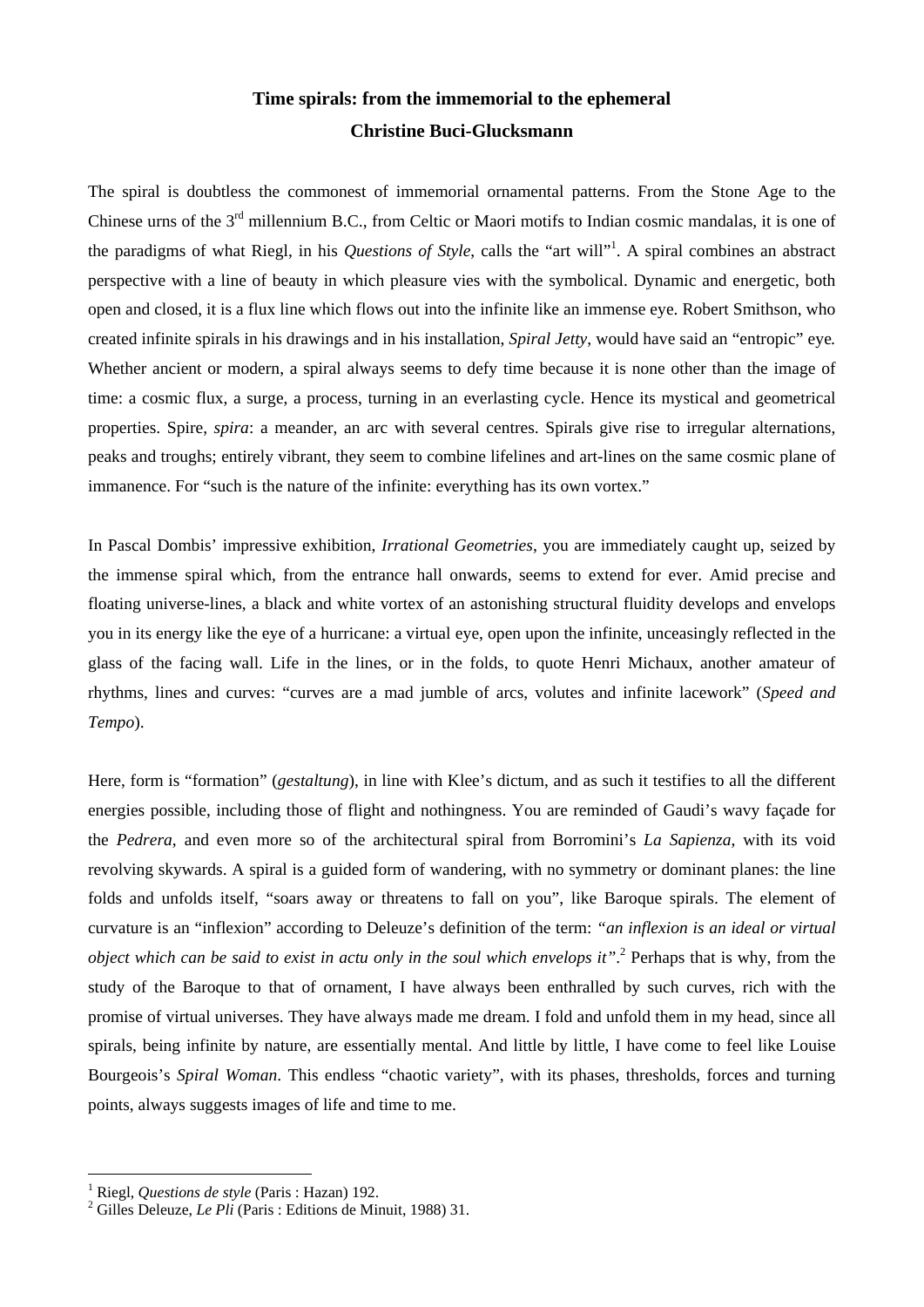And yet, if the spiral is an omnipresent motif in human societies, it has also been the object in modern times of a repression that has banned curves, overly feminine, in favour of straight lines, supposedly more masculine. In the Viennese controversy which opposed Klimt and Loos, what was at issue was none other than the entire status of curves and ornament. Is ornament a crime, as Loos suggested, or is it a style, according to the claims of Klimt, the Secession and Art nouveau? The importance of curves is obvious in the golden spirals of Klimt's *The Tree of Life* (from the *Stoclet Frieze*) or in *The Accomplishment.* They link life to feminine eroticism: fluid bodies flirt with ornament as an aesthetic compositional principle.<sup>3</sup> When Robert Smithson laid claim to the vortex and spirals of a wounded "entropic" eye, he abandoned modernist dogma in favour of de-centred forms, multiple vanishing points, and endless windings. And quoted Beckett: "Being is the seat of an uninterrupted process of decanting" for this modern Laocoon of "supple and fluid lines".<sup>4</sup> A fluidity which is also architectural: one thinks of the Tower of Babel, *ziggourats*, complicated mazes, or the spirals of the Guggenheim in New York.

But all these spirals were developed from a sketch-line, a kind of model or diagram of creation. This is no longer the case with Pascal Dombis' works, where abstracts have become virtual, and belong to a non-Euclidian variety of geometry, fractal geometry, in which the part is identical with the whole. Computer programmed by the artist, the immense Vitry spiral is the result of a fractal algorithm, which generates by iteration a million decentred circles. Spiral of spirals, circles of circles, everything is decentred: excess is the rule by which linear and perspectivist vision is disrupted, in favour of an instable multi-vision, where you lose your bearings. But here, the spiral evolves on screens 12 feet high, which replicate it in the form of lines of writing, themselves an abstract landscape. There is a curtain of vertical lines to begin with, and then slowly, or very quickly if you effectuate the interactive mode of the video (a rope), a world of black and multi-coloured curves go by, interconnect and invade the screens. Sometimes straight, sometimes like butterfly wings, the lines proliferate in a deliberate and slightly dizzying asymmetry.

It is precisely this feeling of vertigo and excess which overwhelms you all the way along the immense wall (90 feet) of lines on the first floor. In a variant of "The work of art at the epoch of mechanised reproduction" called "The crisis of painting", Benjamin distinguishes painting, "which projects space in vertical dabs", thereby enticing "the figurative power of the spectator" upwards, from the projective horizontality of drawing, which "reproduces the world so that man may concretely walk in it".<sup>5</sup> So as you walk along the chromatic wall of post-assembled panels, your horizontally evolving gaze discovers the metamorphosis of these seemingly straight lines, which burst suddenly into fragments of ellipses, like primitive rockets of chance colours blending together in an almost pictorial chromatic mass. In this case "the horizontal line, which draws its magical power from within itself, is that of the enchanted circle (*Bannkreis*)".<sup>6</sup> Such is the enchantment that the site becomes a non-site and vice versa, according to Smithson's dictum: "Does the Site

 $\overline{a}$ 

<sup>&</sup>lt;sup>3</sup> Vide Buci-Glucksmann, *Philosophie de l'ornement. D'Orient en Occident* (Paris : Galilée, 2008).<br><sup>4</sup> Pobert Smitheon, *Le Prangage antropique* (Mac, 1004) 101 et sa

Robert Smithson, *Le Paysage entropique* (Mac, 1994) 191 et sq. 5

Walter Benjamin, *Ecrits français* (Paris : Gallimard, 1991) 190. 6 *Ibidem*, 191.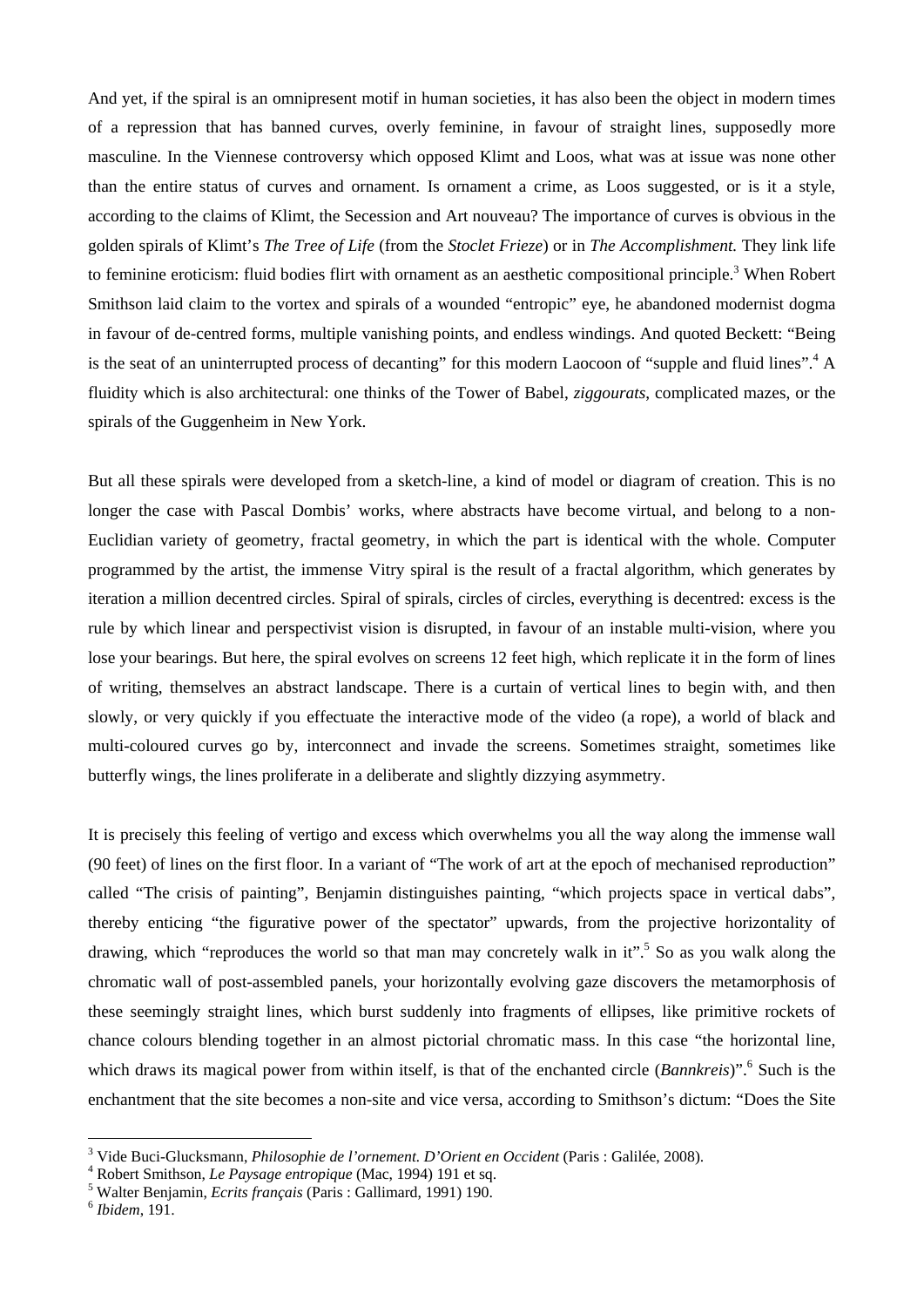reflect the Non-site (mirror) or is it the contrary?" But with the virtual we go from an abstract perception in a mirror-image to a form of abstraction which is internal to the flux-image. This virtual topography inscribed in the real – the wall and the place – is how the figures and modalities of contemporary time are manifested: slow or extremely swift, technological and transitory, their ambiguities and paradoxes carry you away. This is spatial time in conformity with Nishida's "*basho* logic": *basho* is an infinitely inclusive plane, simultaneously "that which is situated inside" and "that which acts".

Amidst lines, elliptical squalls and circles, the cosmos emerges as an infinite chaosmos whose routes seem to exemplify the immemorial maps of aboriginal spirits: between immobility and motion, masculinity and femininity, purity and impurity. Often close to picture-paintings, maps or murals, Dombis's systems seem to defy geometrical rationality out of preference for the "irrational geometries" which he himself promotes and programmes, and which sometimes give rise to creative accidents. Here, you are immediately encompassed by an endless universe-line which subtly transforms the site into an aesthetical non-site, and reminds me of Baroque geometries and their anamorphic vision. Organic and inorganic, full of vitality, spirals, like vortices or ellipses, are models of "unstriated space".<sup>7</sup> In contrast with Euclidian striated geometrical space, the unstriated space of the sea or the desert is haptic and nomadic. It combines with abstraction, which is precisely "the sentiment of unstriated space". In the form of ribbons or spirals, the line frenetically engenders a sentiment of vital power similar to the feelings which ocean-waves or sand-dunes provoke in me. Their contemplation makes you lose yourself in them. Life exceeds life in the permanent whirl of an extreme experience made up of rhythmical values and infinite variations.

Now, Pascal Dombis adores the extremes characteristic of a new technological Baroque, and which are no less minimalist for all that. Just as in the *Blink* installation, with Thanos Chrysakis (Art Pool, Budapest, October 2007), uncontrolled visual structures are attained by simply speeding up the video. Devoid of images and decorative motifs, *Blink* provokes subliminal experiences close to what Stern calls "feelings of vitality" of an infantile origin. These concern the power and quality of an experience such as vertigo, the sensation of infinity or the mixture of elation and anxiety. Disorientating from both a visual and auditory perspective, we are made to feel our bodily limits and relive the primordial stages of life.

In other words, if there is an aesthetic of fluidity, it belongs to a time that is not only primordial, but also technological and existential: the flux-time of the ephemeral, the fragile time of "spiralling" return, the time of repetitions and variations. But in contrast with the other spirals of humanity, in this case the ephemeral seems to free itself of the immemorial and to attain a purely temporal modulation of line and image. In the works composed of images taken from the Internet and associated with words (Black/ White, Circle/ Square…), the images create the lines; just as the pictures of letters with their lenticular impositions become

 $\overline{a}$ 

<sup>7</sup> On the difference between striated and unstriated space, vide G. Deleuze & F. Guattari, *Mille Plateaux* (Paris : Editions de Minuit, 1980) 606 ss.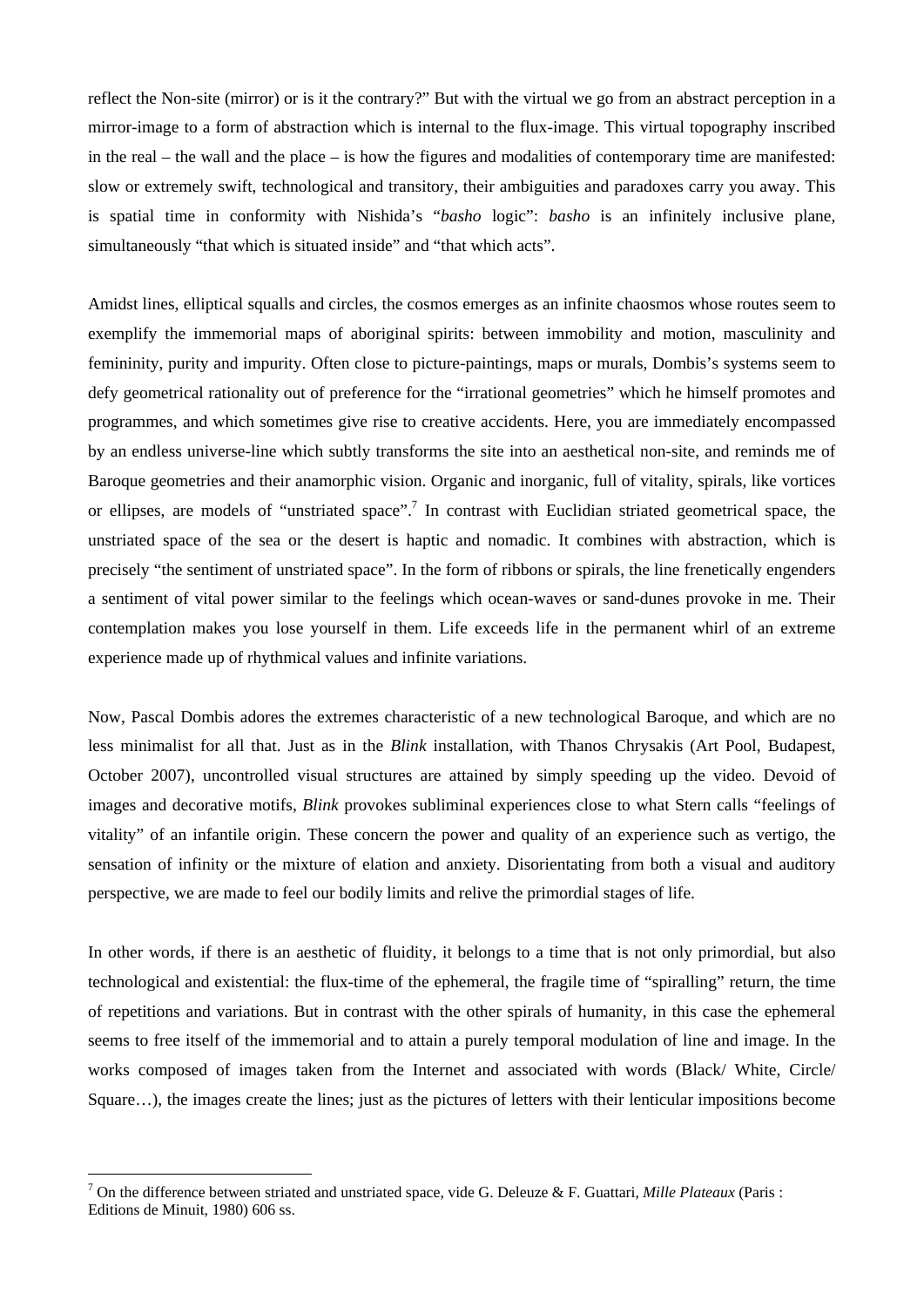ghost images, both conceptual and seductive. What you have there is a whole new temporal art inseparable from a system of images, which I call the flux-image.

Each system of images springs from a particular consciousness of time, influenced by history and technology. Hence,  $20<sup>th</sup>$  Century modernism found its utopia in what Gilles Deleuze called the crystal-image or time-image. Architectural glass houses, Duchamp's *Grand Verre*, Dam Graham's glass pavilions, Smithson's or Olafur Eliasson's mirror set-ups – in all its edges and reflections, the virtual is a reflexive and self-reflecting system, a crystallisation of temporal planes, of the present and of memory, broadening and transforming perception. In Eliasson's *Seeing Your Self Seeing*, you see yourself seeing, as well as seeing the set-up as if from a window. In relation to this generalised mirroring, the flux-image of the new technologies is without edges, without an inside and an outside, without an original. Flat and yet layered, it is no longer an image of a pre-existing reality: it is productive of reality, and each image can slide under or over another image in infinite superimposition.<sup>8</sup> Technological in its programming, this digital tissue of images is ephemeral in its modality and effects.

This ephemeral aesthetic was already to be found in the Corsican exhibition at the *Espace d'Art contemporain* of the *Domaine Orenga Gaffory*. Thousands of images covered the surfaces like an illusory second skin, in accompaniment to the key-words of wine: red, rosé or white. Due to a deconstructed binary system and video projections, the excessive number of images combined with the abstract and more conceptual structures of the composition. From a distance, everything seemed to proliferate; close to, you could make out here or there a face, a flower or a car. But the totality went on floating, like the video installations where a ghostly couple emerged from behind a wall of letters and mixed-up words. This "ghostliness" is that of a superimposed dream which takes me back to a world before the Gods of the Scriptures, a world that I experienced in Japan. Shinto animism peopled the world with spectres (*kami*) and supernatural beings (*yokai*) who double the real world with a lovely and terrifying imaginary teratology. Here the wine is woven from its own memory and from all the ecstasies that it provokes.

Between the virtual images and their technological model, a whole network of conceptual translations is established, so that you can "write the code", as in *Antisana II* (*Imaging by numbers*, Chicago) which opens out like a true-false fractal butterfly, a meshing together of lines and spirals, in which a million curves engender a being as airy as it is baroque.

As in contemporary architecture, Pascal Dombis goes about creating numerical tapestries of flux-images, modifying distances and vision in a permanently "floating space", where a newly-engendered reality vies with the induced ghostliness. This tension dominated the Budapest exhibition, where from a distance everything appeared to shimmer, due to the lenticular panels which covered the images, thereby transforming them. So that the interpretation of these altered images becomes as infinite as their disembodied being. If it is

 8 Vide C. Buci-Glucksmann, *Esthétique de l'éphémère* (Paris : Galilée, 2003).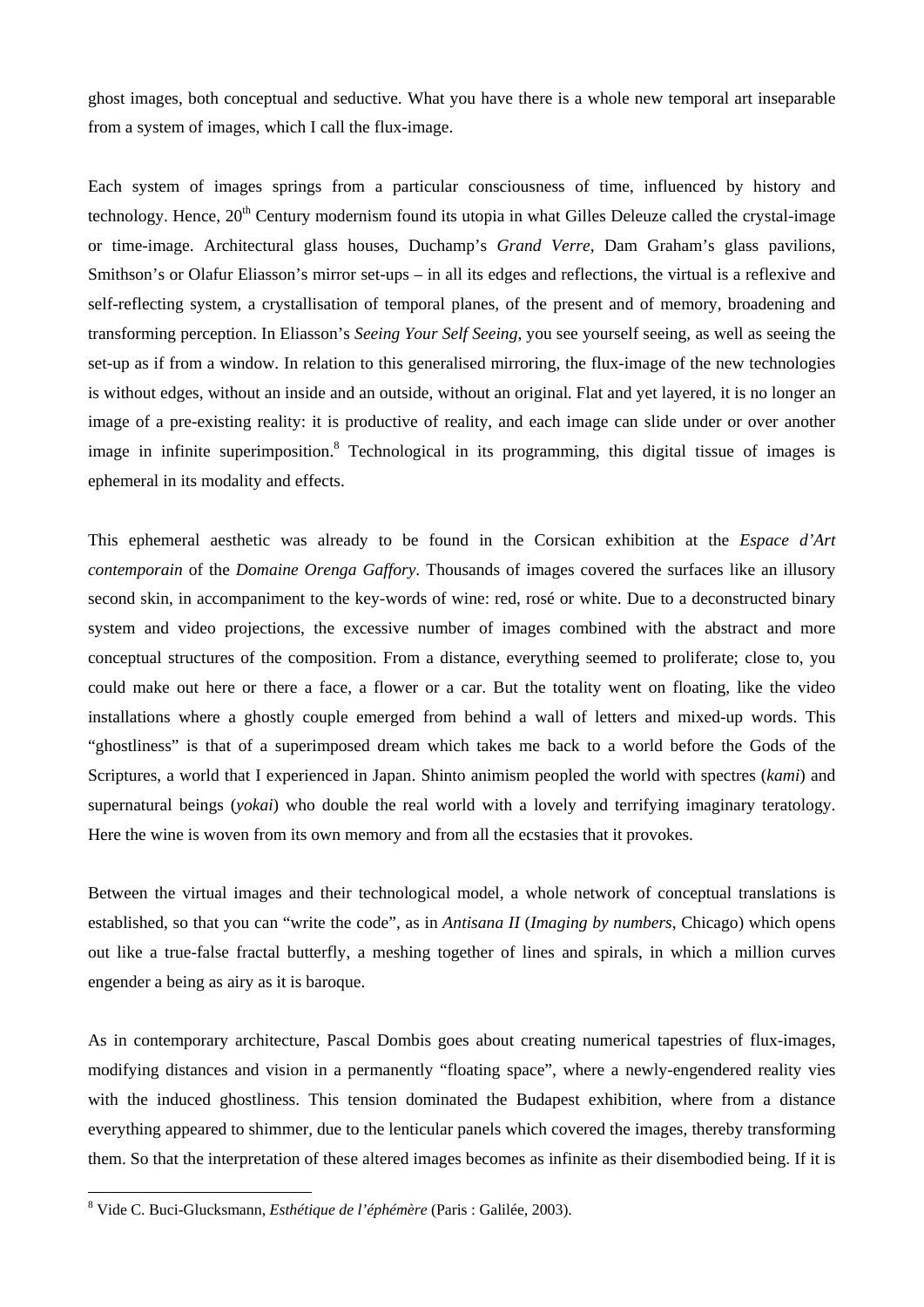still possible to speak, like Duchamp, of mirroring and absolute thinness, what we have here is a Post digital mirror (Art Pool, Budapest), where the lenticular imposition confers a trembling movement to images and text, circle and triangle.

The long history of the projection and metamorphosis of forms stretches from the immemorial – primordial images of hands in caves or Neolithic spirals – to virtual flux-images. To the extent that, coming back to the Vitry exhibition, you cannot help but be struck by the existence of universal ornamental matrices, even if technical and aesthetic compositions are always unique. On the one hand, you have immemorial traces, on the other, ghostly flux-images. But from one to the other there is always a bridge, an interval, which inscribes art in the cosmos, even if it has become a planetary screen. Thus, contemporary art has never ceased to waver between monumental "archaeological" art and an art of the ungraspable and the ephemeral, thereby exploring the two poles of matter: the super-heavy and the ultra-light.

Thus, from 1970 onwards, Robert Morris has been reflecting on the way nature "produces a line". Before constructing his *Observatories* (1971-77), he worked on caves, the structures of Stonehenge or the gigantic Nazca alignments in Peru (*Alignend with Nazca*). The immense *Observatories* are arranged in curves and circles like all his work in order to introduce time in the form of sculptures. Accumulated on the ground in folds and windings, or arranged in soft Baroque cascades, they are both abstract like lines and carnal like bodies. As he said in 1971, concerning his *Observatories*: "In its essence my work is closer to the architectural compositions of the New Stone Age or of the Orient." He is fascinated by enclosures, yards, alleys, perspectives and multi-storied structures, all of which are to be found in his labyrinths (*Labyrinth*, 1982) and the stone mazes of his temporary *Documenta* installations (1977).

At the opposite end of the spectrum from this reinvented monumentality, Penone grasps the "virtual" as an immaterial force at work in the natural world. When you sense the forest breathing, when your skin dilates like a plant, when you explore the air with your breath and inhale shadows or the wind, you are wedded to the process, "you are a river", as he says. Catherine Grenier calls this a "testamentary memory", one that explores uncertain "image states" between cosmic and human life. But if monumentality lasts by itself, the art of fluidity partakes of the paradox of all that is transitory: "I wanted to eternalise the ephemeral" (Penone). Between the immemorial and the transitory, there is the work of human time, that of art. For if the immemorial is a non-time, a time of origins to be recreated, the ephemeral is simply what passes, the modulation of an evolution to be captured, in its emergence and "opportune moment", the *kairos* of the Greeks. With the virtual, you may work on the complex and original forms of humanity, as well as exercising a temporal and increasingly global mode of art. For the flux-image is an energy-form, a pathway between somewhere and nowhere, privileging the fluid time of art as it passes in the intervals between worlds. The transfiguration by Pascal Dombis of walls into digital skins and surfaces can also be found in architecture: the tattooing of printed images by Herzog and Meuron, or Greg Lynn's tactile and biological camouflage. Nor does design fail to reproduce the universal ornamental paradigms; which is tantamount to